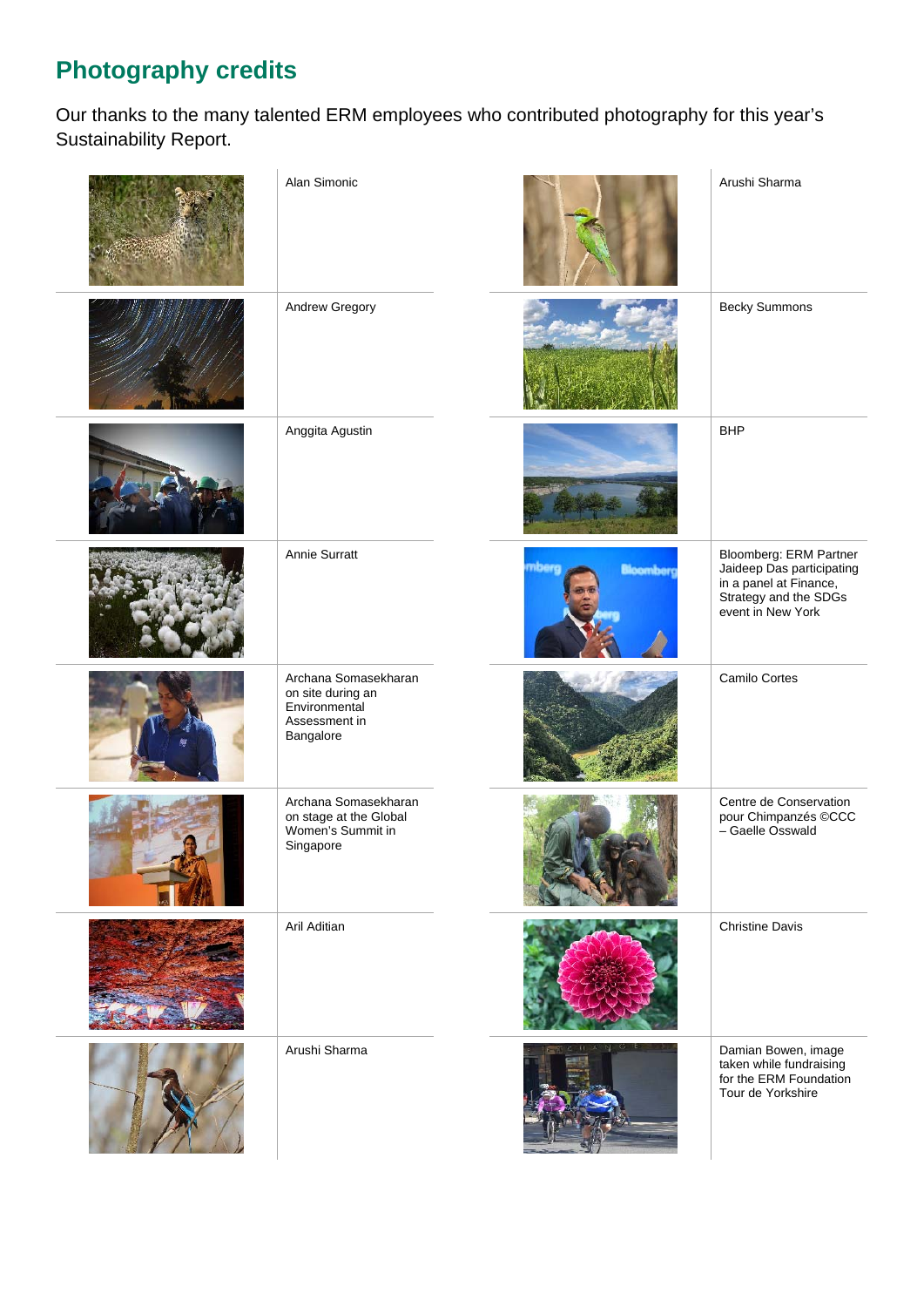|            | Daniel Casanova                                                                                                                                                                     | ERM Sustainability team                                                             |
|------------|-------------------------------------------------------------------------------------------------------------------------------------------------------------------------------------|-------------------------------------------------------------------------------------|
|            | Eileen Pagan                                                                                                                                                                        | ERM Sustainability team                                                             |
|            | Eileen Pagan, safety<br>observers in an<br>enhanced vegetation<br>management project                                                                                                | ERM Sustainability team                                                             |
|            | ERM                                                                                                                                                                                 | ERM Sustainability team                                                             |
|            | <b>ERM</b> Argentina<br>employees providing<br>educational workshops<br>on safe water, sanitation<br>and hygiene for schools<br>in Buenos Aries and<br><b>Corrientes Providence</b> | ERM Sustainability team                                                             |
|            | <b>ERM Frankfurt</b><br>employees taking part in<br>International Coastal<br>Clean-up events                                                                                        | ERM, taken during<br>INNsafety: The Safety<br>Innovation Showcase                   |
|            | ERM Indonesia, taken on<br>site as part of a safety<br>campaign                                                                                                                     | ERM, taken during<br><b>INNsafety: The Safety</b><br>Innovation Showcase            |
| <b>HRM</b> | <b>ERM Kuala Lumpur</b>                                                                                                                                                             | ERM, taken during<br><b>INNsafety: The Safety</b><br>Innovation Showcase            |
|            | ERM London employees<br>celebrating Global Goals<br>Week                                                                                                                            | Eva Mehler, ERM<br>Frankfurt employees<br>taking part in a race<br>through the city |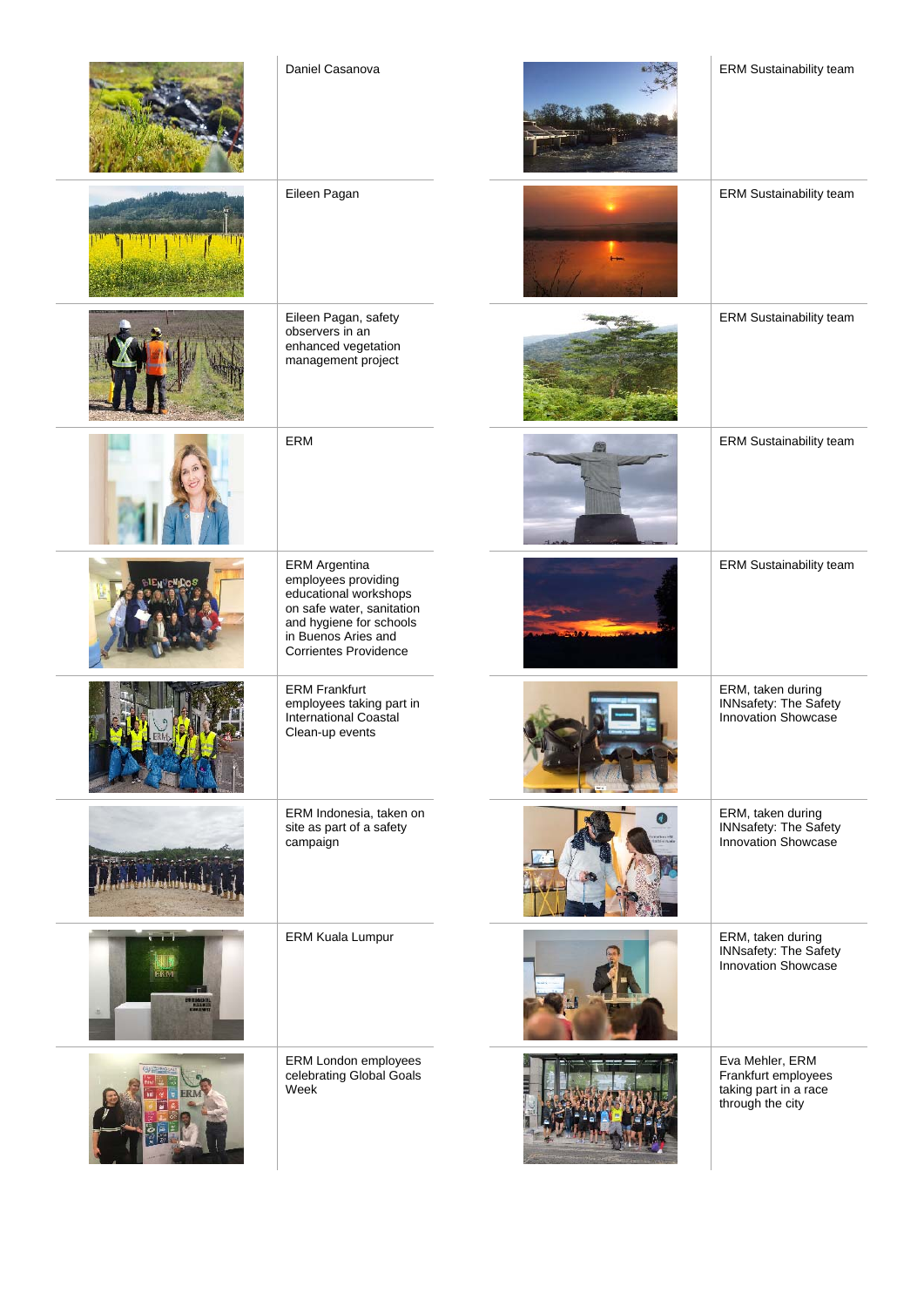| George Lyn                                                                                 |            | Jane Barnett                                                                                          |
|--------------------------------------------------------------------------------------------|------------|-------------------------------------------------------------------------------------------------------|
| Gerardo Guerra, image<br>taken while commuting<br>to ERM's Mexico office                   |            | Jane Barnett                                                                                          |
| GRI, Tim Trumble<br>Photography                                                            |            | Jane Barnett                                                                                          |
| Guilherme Aguirre                                                                          |            | Jeremy Doherty                                                                                        |
| Hanh Nguyen, taken<br>while working on the<br>largest solar farm in<br>Vietnam             |            | Jim Haried                                                                                            |
| Ian Hamilton                                                                               | <b>ERM</b> | Jordi Corregidor, image<br>taken while on site for a<br>groundwater remediation<br>project in Andorra |
| Indra Maizar                                                                               |            | Juergen Towara                                                                                        |
| Indra Maizar, image<br>taken during a coaching<br>session on soil profiles in<br>Indonesia |            | Juergen Towara                                                                                        |
| Jaffar Saleem                                                                              |            | Juergen Towara                                                                                        |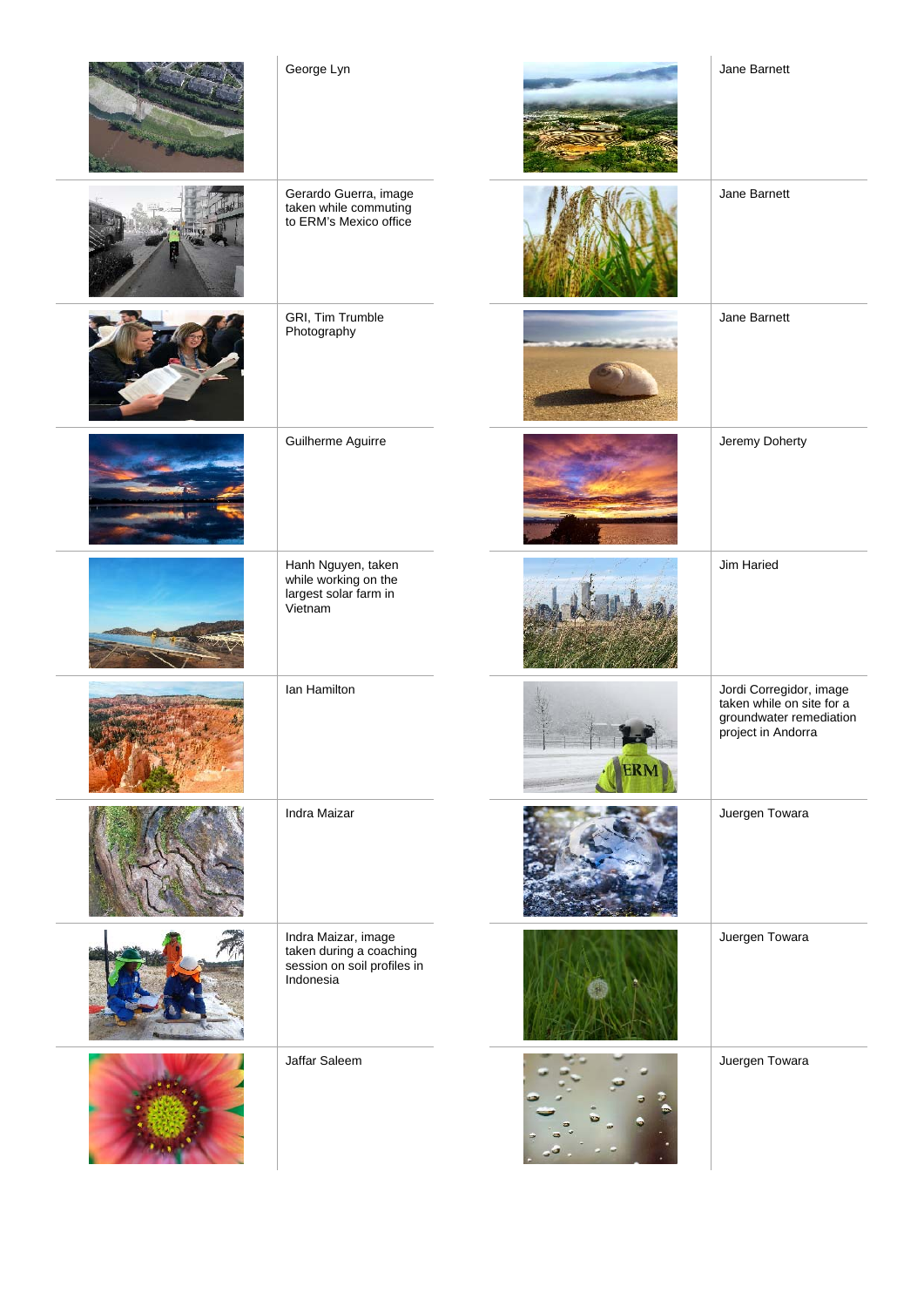| Juergen Towara    | Liam Clerke                                                                                                        |
|-------------------|--------------------------------------------------------------------------------------------------------------------|
| Julia Sunderlin   | Lindsey Kenyon                                                                                                     |
| Karin Nunan       | Lorna Diaz, ERM Puerto<br>Rico employees building<br>new homes for families<br>made homeless by<br>Hurricane Maria |
| Kelly Horton      | Mahesa Gilang                                                                                                      |
| Kelly Horton      | Margaret Hebert                                                                                                    |
| Kim Marcus        | Maria del Mar Levano,<br>NATGEO Run, Lima,<br>Peru                                                                 |
| Kirsten Seymour   | Mariusz Uzdowski                                                                                                   |
| Kirsten Tillotson | Melanie Eddis                                                                                                      |
| Lauren Blumberg   | Melanie Eddis                                                                                                      |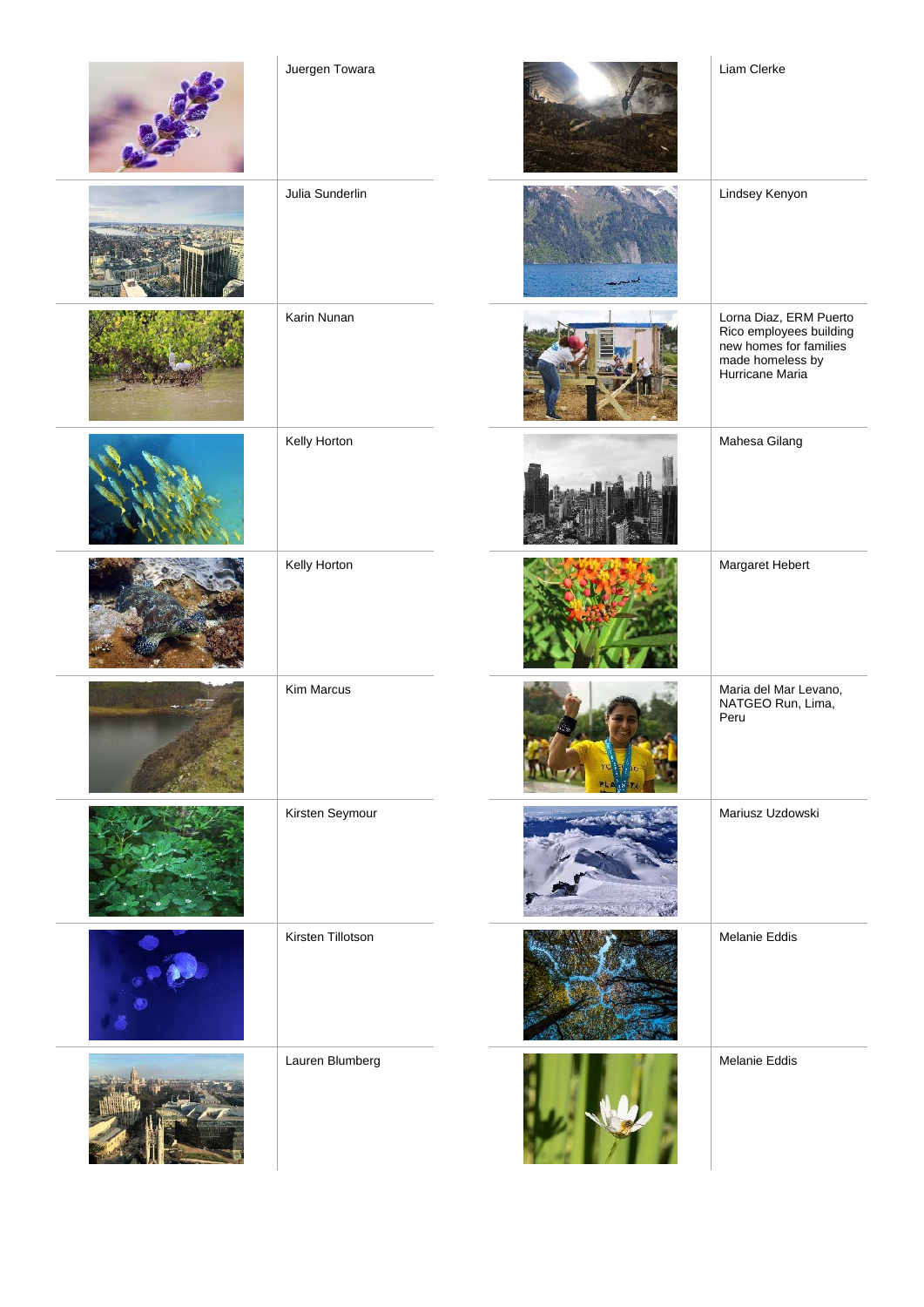| Melanie Eddis                                                            | Rahul Srivastava                                                 |
|--------------------------------------------------------------------------|------------------------------------------------------------------|
| Miranda Freeman                                                          | Rahul Srivastava                                                 |
| Miranda Freeman                                                          | Rebecca Chan                                                     |
| Miranda Freeman                                                          | Rebecca Chan                                                     |
| North South Power<br>Company Limited                                     | Rebecca Chan                                                     |
| Patricia Gonzalez, ERM<br>Madrid                                         | Rebecca Chan                                                     |
| <b>Philip Underhill</b>                                                  | Reza Maulana, ERM<br>Jakarta celebrating<br>Indonesian Batik Day |
| Rachel Davis                                                             | Rogerio Vianna                                                   |
| Rachel Davis,<br>transforming ERM<br>Philadelphia's recycling<br>program | Rogerio Vianna                                                   |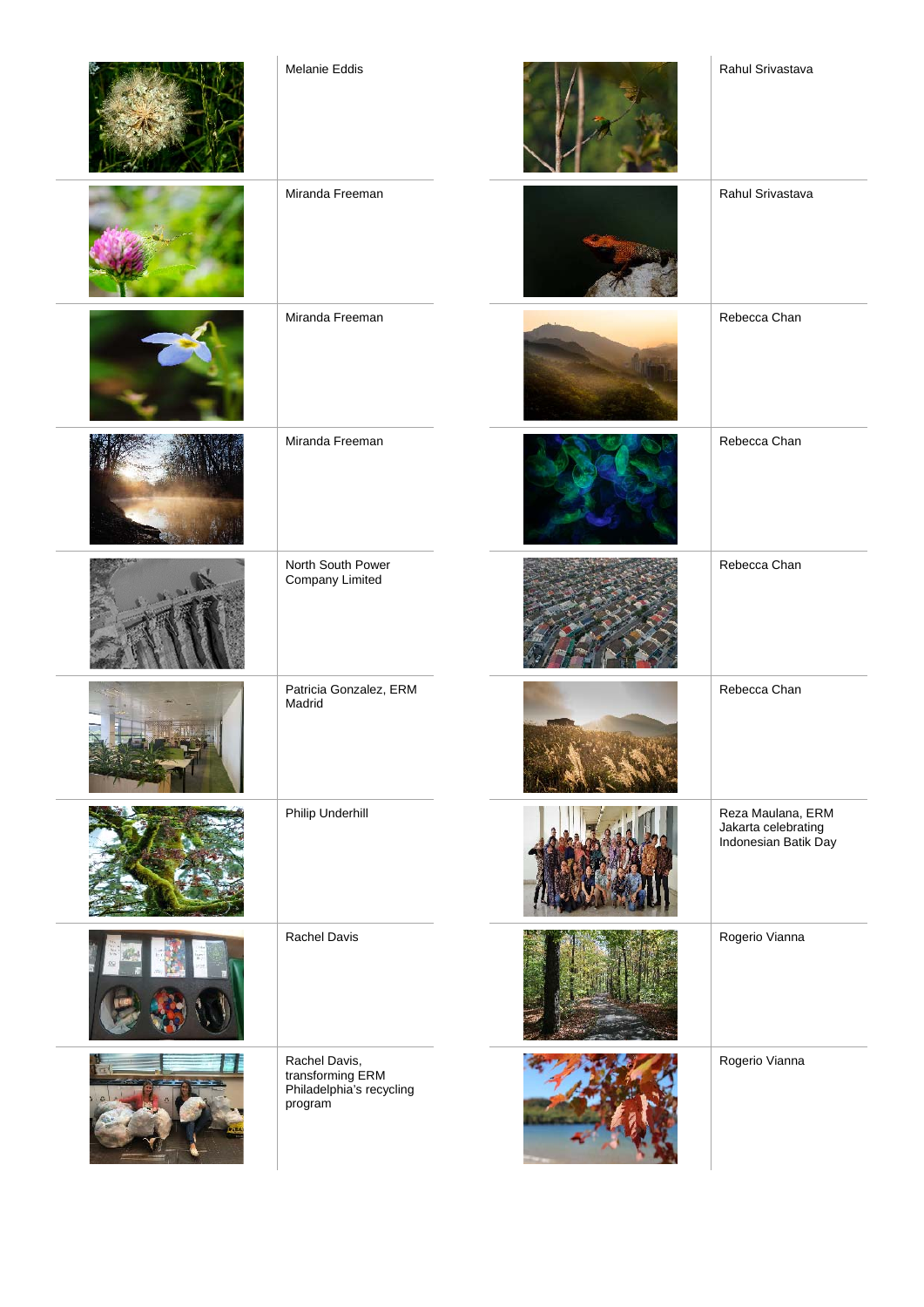| Rogerio Vianna                                                                                        | Simon Cochrane                                                                            |
|-------------------------------------------------------------------------------------------------------|-------------------------------------------------------------------------------------------|
| Ross Davis, group<br>inspection at a client site<br>in Texas                                          | Simon Cochrane                                                                            |
| Sandy Slayton                                                                                         | Simon Cochrane                                                                            |
| Sepanta Aguado, image<br>taken while on a field<br>mission in Guinea for the<br><b>ERM Foundation</b> | Simon Cochrane                                                                            |
| Sepanta Aguado, image<br>taken while on a field<br>mission in Guinea for the<br><b>ERM Foundation</b> | Sonja Hemburg                                                                             |
| Shona King                                                                                            | Sreemoyee<br>Bhattacharyya, at the<br>DJSI event in Mumbai                                |
| Shona King                                                                                            | Syauki Mahmudi<br>submitted on behalf of<br>Tri Juarsa, subcontractor<br>in ERM Pekanbaru |
| Shuyi Ong                                                                                             | Syauki Mahmudi, site<br>visit in Indonesia                                                |
| Shuyi Ong                                                                                             | Syauki Mahmudi, taken<br>during a site visit in<br>Sumatra, Indonesia                     |